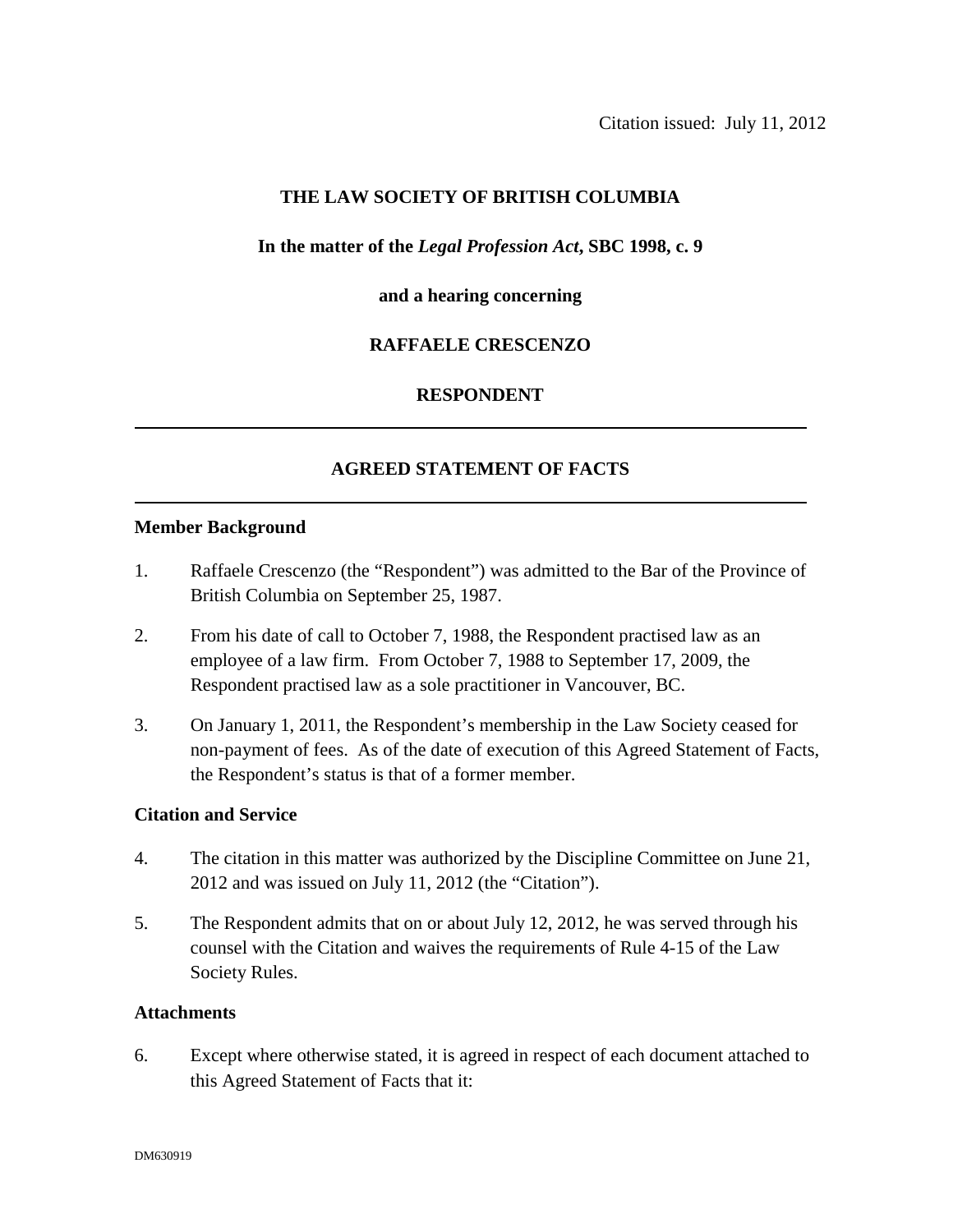- a. is a true copy of the original document,
- b. was written or created on the date on the face of the document,
- c. where by the content or nature of the document it was intended to be sent or delivered, that it was sent or delivered on the date it bears on its face and was subsequently received by the intended recipient,
- d. where on its face the document purports to have been written or created under the instructions of the person who signed it or where on its face the document's creation was authorized by the person who signed it, that it was so written, created or authorized,
- e. where the document purports on its face to have been received on a particular date or time, that it was so received, and
- f. is admitted into evidence for the proof of the truth of the matters recorded in it.

### **Background Facts**

- 7. On or about August 6, 2009, the Law Society's Trust Assurance Department gave notice to the Respondent that a routine compliance audit of the books and records of his practice was scheduled for September 22, 2009.
- 8. On September 16, 2009, a lawyer representing the Respondent contacted the Law Society and requested a meeting so that the Respondent could self-report trust account issues.
- 9. On September 17, 2009, the Respondent, with his counsel, met with Law Society staff and admitted that during the preceding 18 month period he took approximately \$150,000 from his pooled trust account when he was not entitled to these funds.
- 10. During this meeting and in subsequent communications with various Law Society staff in September and October 2009, the Respondent stated:
	- a. He has had health issues since the 1990s, including lymphoma, chronic depression, anxiety disorder and prostate cancer. His wife and son have also had serious health issues. He reported that these issues had impaired his judgment during the preceding 18 months.
	- b. He was on prescription medication and developed an addiction to the drugs. He has sought assistance from the Lawyers' Assistance Program for his addiction.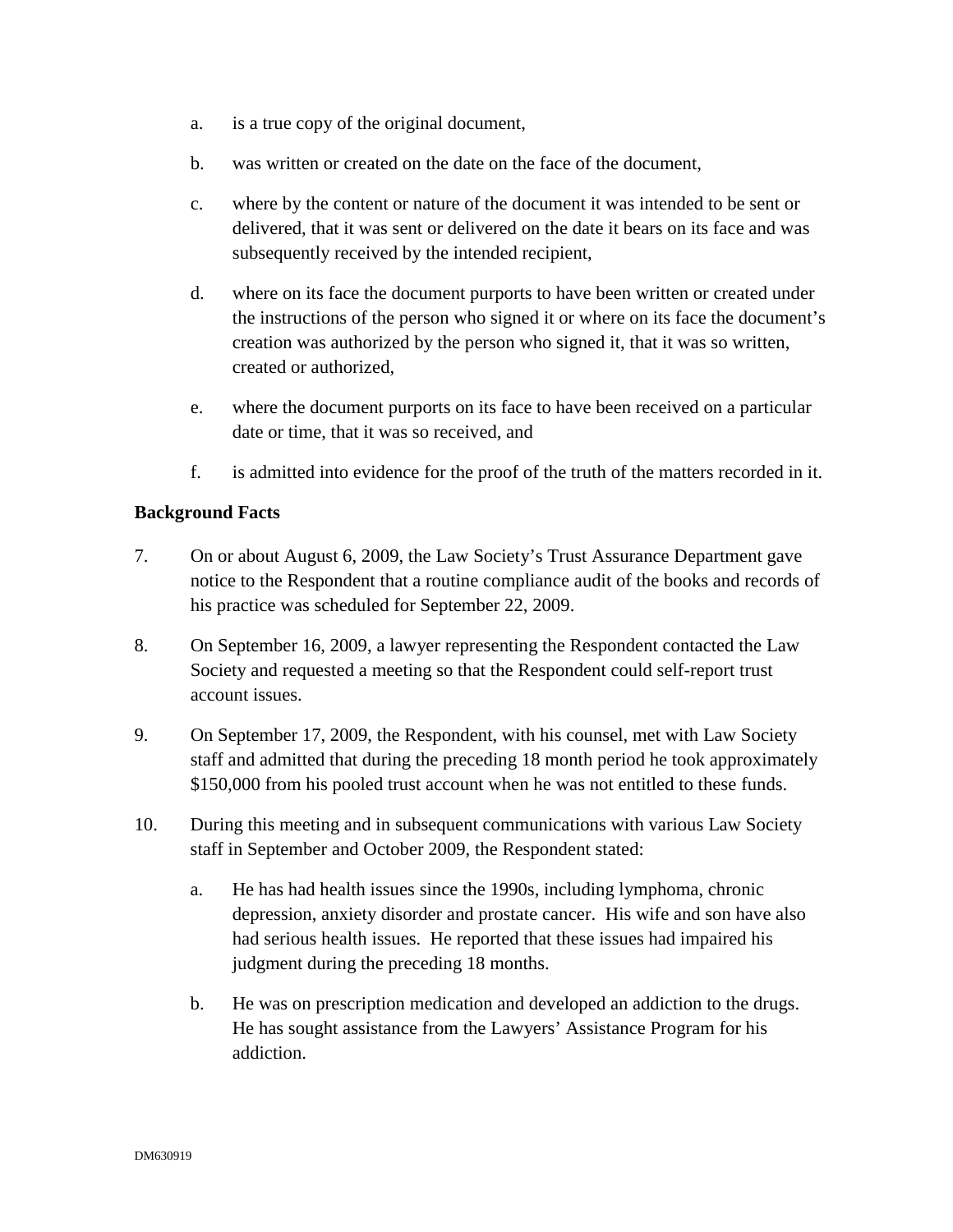- c. Approximately two years ago, he was indebted to the Canada Revenue Agency ("CRA") in the amount of \$88,000. Approximately 18 months ago, he started to use funds from his trust account with the intention of repaying the money but he has not replaced the funds.
- d. When he received notice of the upcoming Law Society compliance audit, he realized the misappropriation would come to light and he consulted a bankruptcy trustee. On September 15, 2009, the Respondent signed a Notice of Intention to Make a Joint Proposal for bankruptcy, which was filed with the Office of the Superintendent of Bankruptcy on September 16, 2009. The Law Society was listed as an unsecured creditor on the Claims Register for the bankruptcy for \$150,000. The Respondent and his wife were in the process of selling their house and the Respondent proposed to pay to the Law Society \$100,000 from the proceeds of the sale of his home, after other secured creditors, including CRA, were paid.
- 11. On September 17, 2009, the Respondent signed a voluntary undertaking to cease practice as of that date and consented to the appointment of a custodian. By Order of the B.C. Supreme Court on September 17, 2009, the Law Society was appointed as custodian over the Respondent's law practice. Staff lawyer, Sherelle Goodwin, was designated to perform the duties and functions and exercise the powers of a custodian on behalf of the Law Society (the "Custodian").
- 12. On September 18, 2009, the Respondent provided a preliminary list of clients and amounts owing (totalling \$132,844.63).
- 13. On October 13, 2009, the Chair of the Discipline Committee issued an order under Rule 4-43 authorizing an investigation of the books, records and accounts of the Respondent and his firm (the "Audit"). External accountant, Don Terrillon, CGA, was designated to conduct the Audit. Mr. Terrillon prepared an interim report dated March 16, 2011 (the "Audit Report"). The Audit Report included Mr. Terrillon's findings with respect to the accuracy of the amounts reported by the Respondent as having been taken by him when he was not entitled to them. The Audit Report included additional findings related to matters that are not the subject of the Citation herein.
- 14. The Custodian retained an external accountant, Lilly Woo of Mew & Company, to reconcile the Respondent's trust accounts and reconstruct, to the extent possible, the client trust ledger balances. Ms. Woo prepared a reconstruction as at November 23, 2009 of transactions dating back to January 2008 (the "Reconstructed Ledger.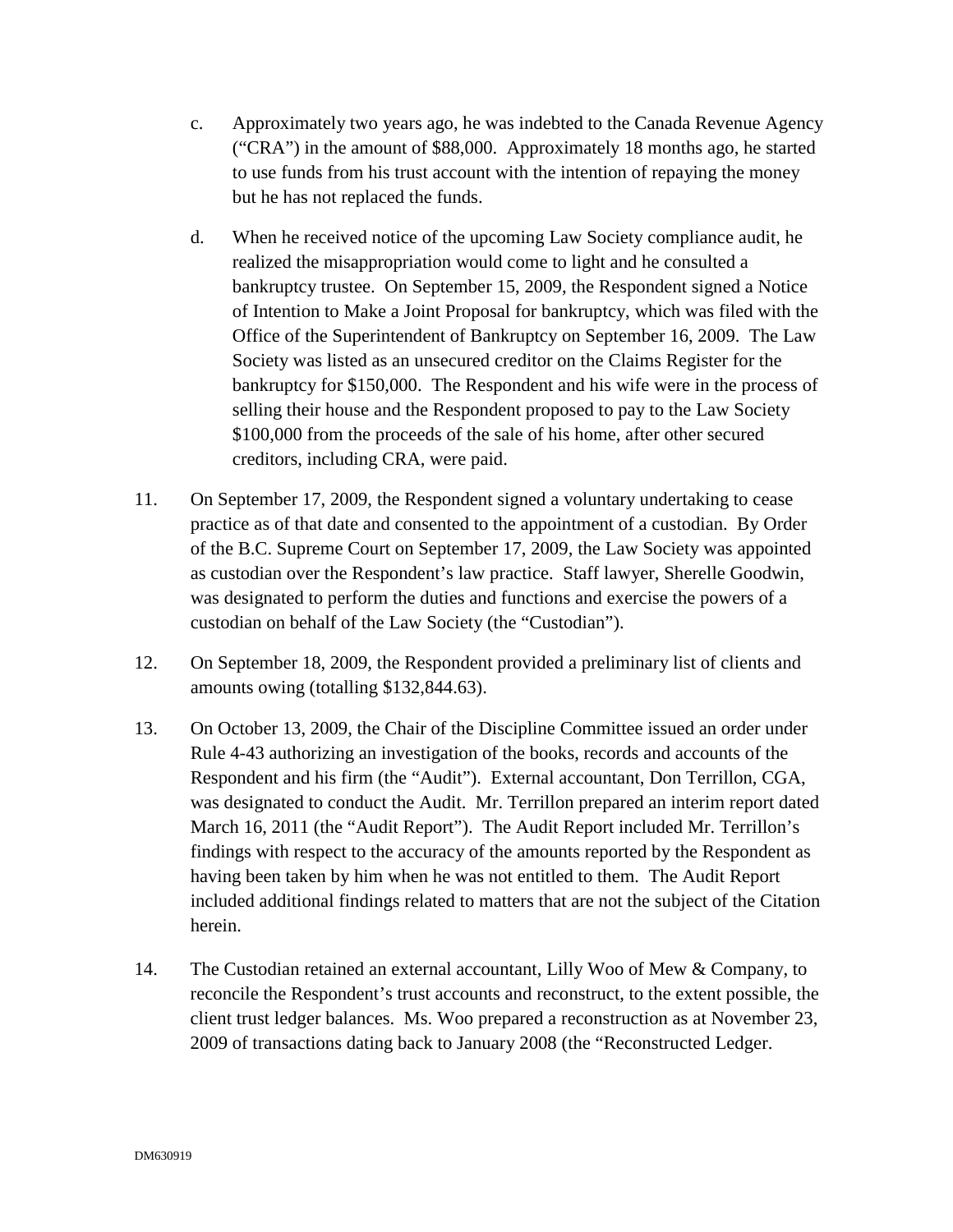- 15. Ms. Woo determined, based on a reconciliation of all client ledgers sitting in a negative position, that the Respondent's client trust liabilities totalled \$693,799.52 but the pooled trust account had a bank balance of only \$549,759.18, resulting in a global trust shortage of \$144,040.34.
- 16. The Custodian identified funds withdrawn by the Respondent over and above the global trust shortage when she reviewed individual client files, including matters where the client trust ledger had a positive balance.
- 17. The evidence obtained during the investigation establishes that between approximately December 2006 and September 2009, the Respondent took funds in the total amount of \$156,309.85 held in trust on behalf of his clients by withdrawing funds from his pooled trust account by cheques made payable to himself when he was not entitled to the funds. The particulars of these transactions are set out in paragraphs 19 through 121 below.

### **Particulars of the Takings**

- 18. From approximately 2006 to 2009, the Respondent acted for AB, the Administrator of the Estate of MM. AB was the common law wife of the deceased.
- 19. The Respondent received estate funds into his trust account. He took \$18,946.24 from trust by writing himself cheques totalling \$26,016.34 from December 2006 through February 2009 when he was entitled to only \$7,070.10 as payment for fees and disbursements.
- 20. The Respondent debited the payments against two ledgers. The following cheques totalling \$11,100 were written in 2006 and 2007 and recorded in the first ledger:
	- a. Cheque dated December 4, 2006 in the amount of \$1,003.17.
	- b. Cheque dated December 4, 2006 in the amount of \$99.17.
	- c. Cheque dated December 22, 2006 in the amount of \$800.
	- d. Cheque dated December 31, 2006 in the amount of \$1,400.
	- e. Cheque dated January 2, 2007 in the amount of \$650.
	- f. Cheque dated January 4, 2007 in the amount of \$2,150.
	- g. Cheque dated January 17, 2007 in the amount of \$501.68.
	- h. Cheque dated January 19, 2007 in the amount of \$2,897.66.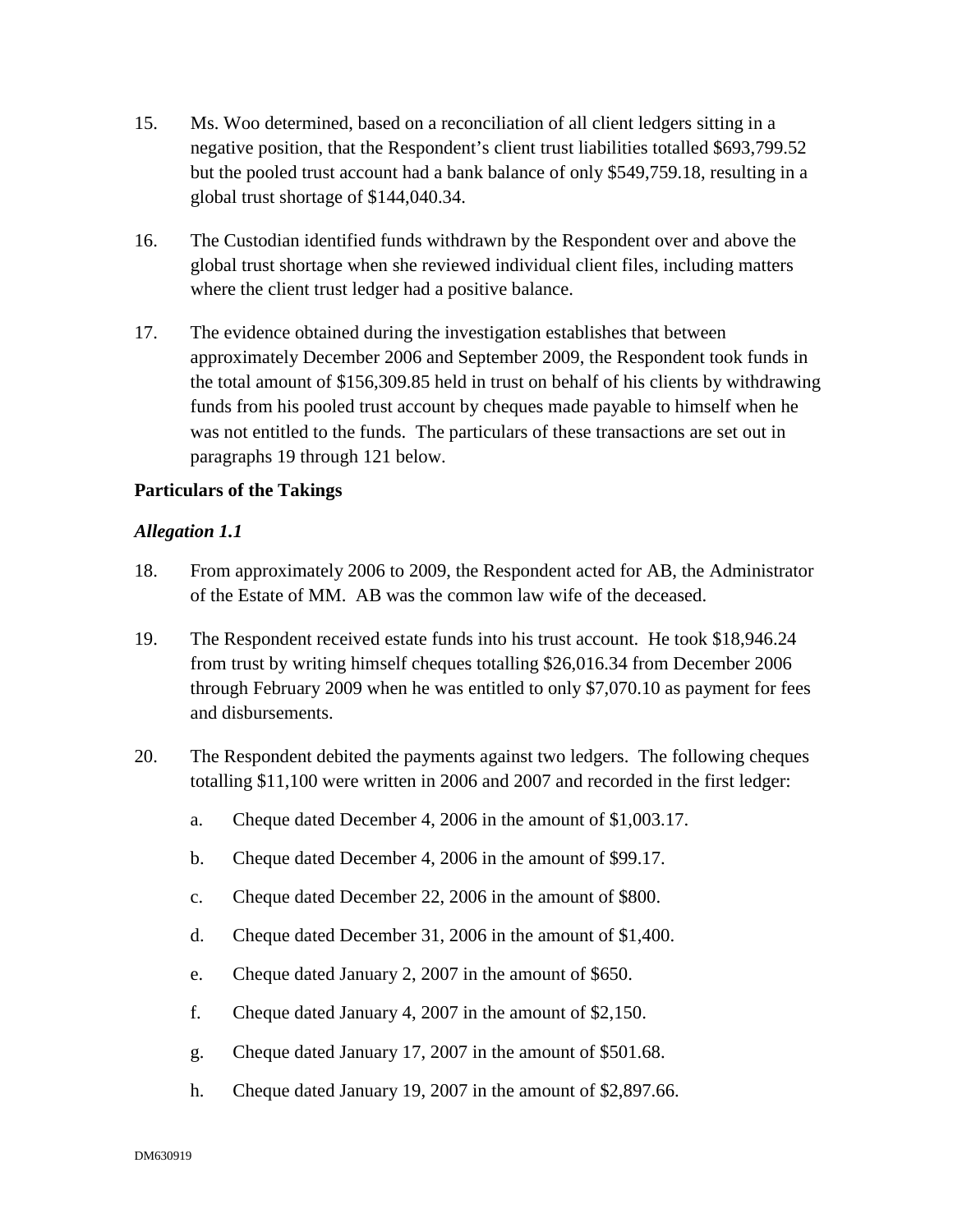- i. Cheque dated February 15, 2007 in the amount of \$498.52.
- j. Cheque dated June 6, 2007 in the amount of \$1,099.80.
- 21. The following cheques totalling \$14,916.34 were written in 2008 and 2009 and recorded in the second ledger:
	- a. Cheque dated April 10, 2008 in the amount of \$318.
	- b. Cheque dated April 24, 2008 in the amount of \$2,721.87.
	- c. Cheque dated June 11, 2008 in the amount of \$2,064.68.
	- d. Cheque dated October 24, 2008 in the amount of \$474.92.
	- e. Cheque dated December 3, 2008 in the amount of \$550.
	- f. Cheque dated December 5, 2008 in the amount of \$2,373.67.
	- g. Cheque dated December 24, 2008 in the amount of \$1,861.64.
	- h. Cheque dated January 7, 2009 in the amount of \$850.
	- i. Cheque dated February 5, 2009 in the amount of \$1,725.28.
	- j. Cheque dated February 13, 2009 in the amount of \$1,976.28.
- 22. In addition, the Respondent took a further \$1,504 from trust by withdrawing this amount for probate fees by cheque dated June 12, 2007 in addition to the \$7,070.10 withdrawn for his fees and disbursements when the \$7,070.10 payment already included \$1,504 as a disbursement for the probate fees.
- 23. Of the total amount taken, as particularized above (\$20,450.24), \$7,166.31 was taken from funds due to this client and the remaining amount of (\$13,283.93) was taken from the pooled trust funds. The 2006 and 2007 payments are referenced in the Respondent's handwritten ledger.

- 24. In 2007 and 2008, the Respondent represented PS in connection with the administration of the Estate of PC (file no. 6118).
- 25. The Respondent received estate funds into trust. He took \$293.57 from funds held in trust for this client by issuing himself cheques totalling \$24,379.23 from March 1, 2007 to May 31, 2008 when he was entitled to only \$24,085.66 as payment for fees and disbursements. The 2007 payments are referenced, along with the 2008 payments, in a reconstruction prepared by the Custodian**.**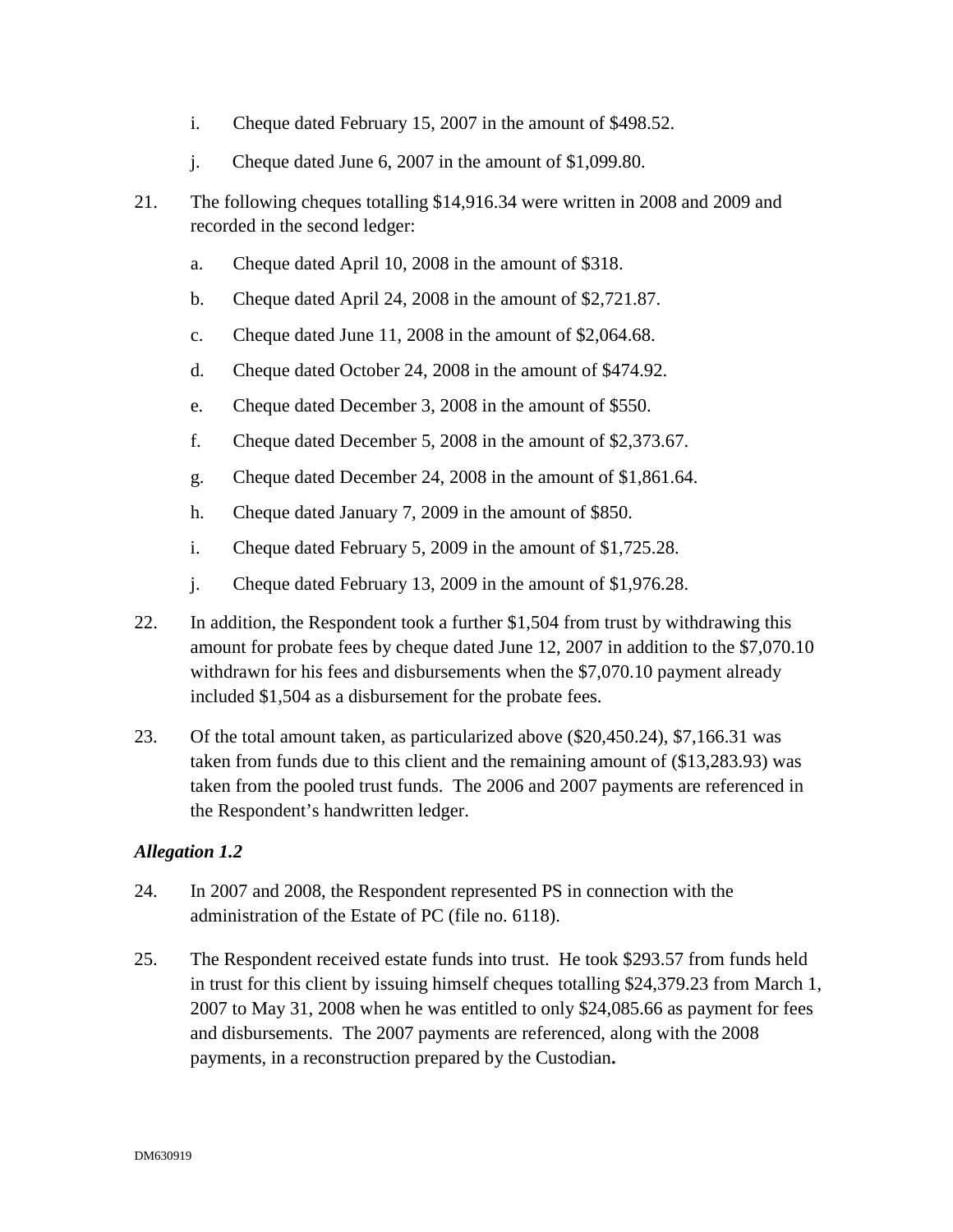- 26. From 2007 to 2009, the Respondent represented RG, the Executor of the Estate of PG, in connection with estate matters (file no. 785), and acted for the Estate in connection with the sale of a property (file no. 905).
- 27. From October 2007 to May 2009, the Respondent took \$25,396.83 from trust by issuing himself cheques totalling \$27,702.83 on both files when he was entitled to payment for fees and disbursements of only \$1,406 on the estate file and \$900 on the conveyance file.
- 28. The Respondent recorded the following cheques totalling \$10,106 on three separate ledgers relating to the estate file:
	- a. Cheque dated October 10, 2007 in the amount of \$5,842.
	- b. Cheque dated November 13, 2007 in the amount of \$2,858.
	- c. Cheque dated July 31, 2008 in the amount of \$1,406.
- 29. He recorded the following cheques totalling \$17,596.83 on a ledger relating to the conveyance file:
	- a. Cheque dated January 2, 2009 in the amount of \$650.
	- b. Cheque dated January 27, 2009 in the amount of \$950.
	- c. Cheque dated February 4, 2009 in the amount of \$2,385.81.
	- d. Cheque dated February 11, 2009 in the amount of \$900.
	- e. Cheque dated February 24, 2009 in the amount of \$2,497.57.
	- f. Cheque dated February 26, 2009 in the amount of \$586.21.
	- g. Cheque dated March 4, 2009 in the amount of \$2,231.31.
	- h. Cheque dated March 10, 2009 in the amount of \$1,987.95.
	- i. Cheque dated March 10, 2009 in the amount of \$750.
	- j. Cheque dated March 19, 2009 in the amount of \$2,351.96.
	- k. Cheque dated March 25, 2009 in the amount of \$975.
	- l. Cheque dated March 30, 2009 in the amount of \$950.
	- m. Cheque dated May 11, 2009 in the amount of \$381.02.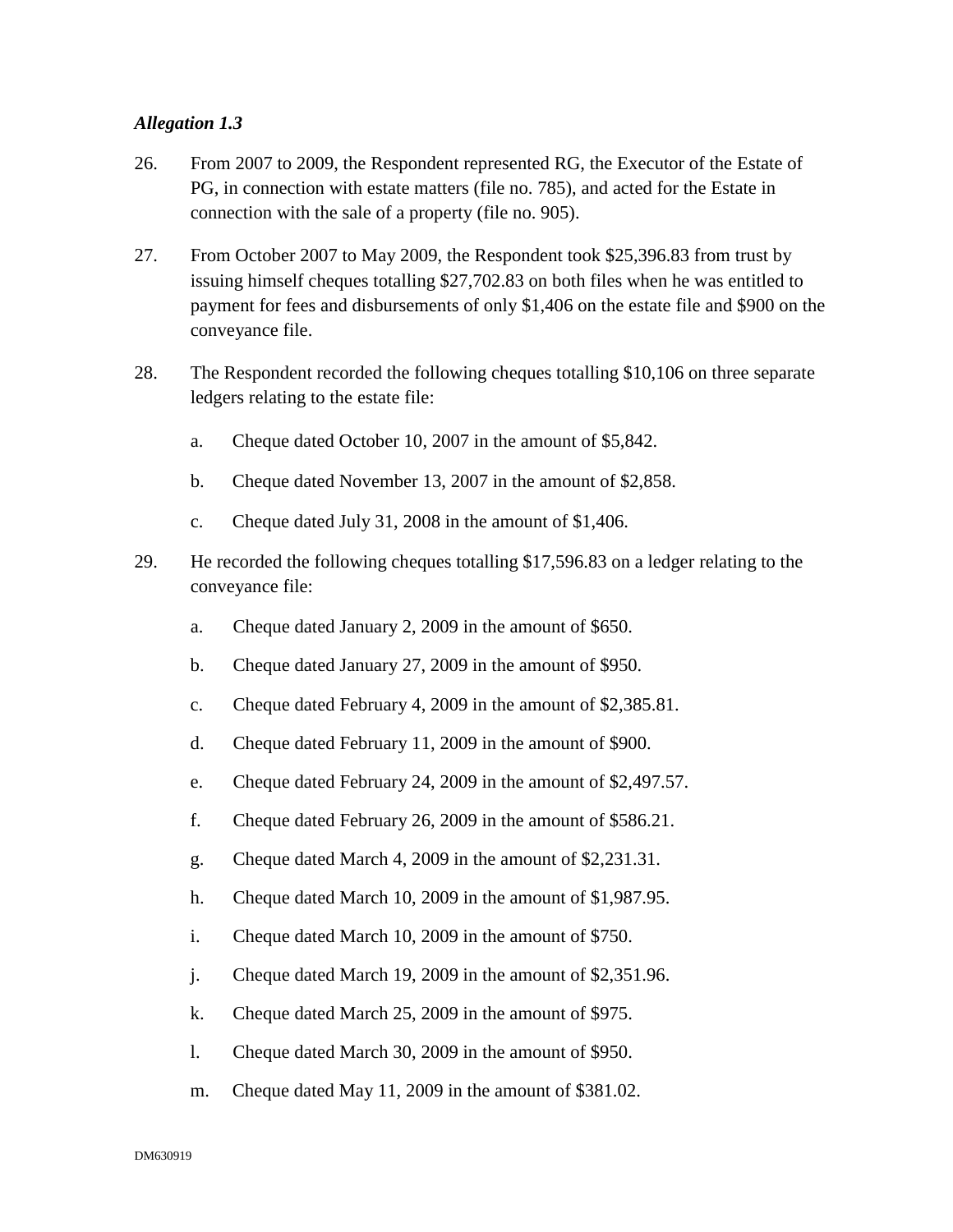30. The funds were taken in part from funds held in trust for this client and in part from the pooled trust funds. The 2007 payments are referenced in the Respondent's handwritten ledger.

# *Allegation 1.4*

- 31. In 2008, the Respondent represented GB, BM and LR in connection with their purchase of property and subsequent sale of that same property.
- 32. The financing for the property purchase (file no. 7121) was done in part by way of a private mortgage granted back to one of the vendors (former spouse of GB) and in part by way of refinancing of an existing mortgage. The existing mortgage was supposed to be paid out from the new mortgage proceeds (payout amount at the time was \$3,910.37) but the Respondent failed to do that. As a result, he held \$3,993.45 in trust. He took these funds by issuing himself a cheque dated March 12, 2008 in the amount of \$2,660.50 and a cheque dated April 30, 2009 in the amount of \$1,332.95 when he was not entitled to the funds.
- 33. Several months later, the clients sold the property (file no. 8111) and the Respondent acted for them in the sale. He received the net sale proceeds in trust and disbursed them to pay out mortgages with the balance paid to the clients in accordance with directions with one exception; the Respondent paid GB \$3,400 less than he was entitled to. He took these funds from trust by issuing himself a cheque dated September 16, 2008 in the amount of \$476.18 and a cheque dated November 28, 2008 in the amount of \$2,923.82 when he was not entitled to the funds.

# *Allegation 1.5*

- 34. In 2008, the Respondent represented FH in simultaneous transactions involving the purchase of one property (file no. 810) and sale of another property (file no. 814).
- 35. After receiving funds in trust and making certain authorized withdrawals, including the payment of his fees on both files, the Respondent held \$764.68 in trust representing excess mortgage proceeds. Instead of paying these funds to his client, the Respondent took them by issuing himself a cheque dated April 13, 2008 in the amount of \$375.00 and a cheque dated May 12, 2008 in the amount of \$389.68 when he was not entitled to the funds.

# *Allegation 1.6*

36. On June 6, 2008, the Respondent recorded a transfer of \$42.00 to a client trust ledger identified as "MA" but there was no actual deposit of any funds. He took the funds from trust by issuing himself a cheque dated June 6, 2008 in the amount of \$42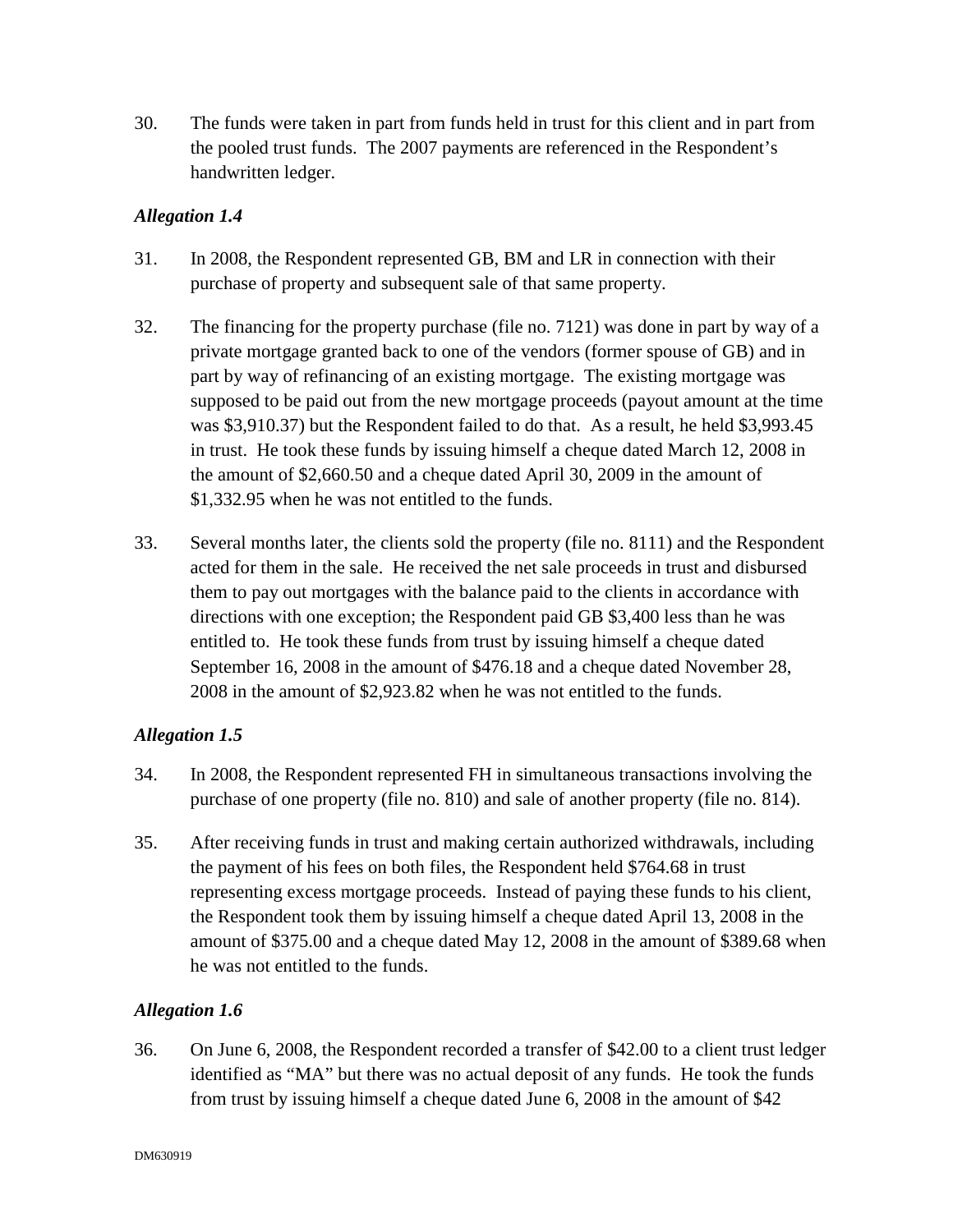when he was not entitled to the funds. The funds were taken from the pooled trust funds.

### *Allegation 1.7*

- 37. The Respondent created a ledger card for a client identified as "GA" when no related client file existed and no funds were held in trust.
- 38. On June 26, 2008, the Respondent took \$555.10 from trust by issuing himself a cheque in the amount of \$555.10 when he was not entitled to the funds. He debited the amount against the "GA" ledger but the funds were taken from the pooled trust funds.

# *Allegation 1.8*

- 39. In 2008, the Respondent represented PS, the purchaser in a real estate transaction.
- 40. The Respondent received the purchase proceeds in trust. He took \$894 from trust by issuing himself a cheque dated June 17, 2008 in the amount of \$950, having already withdrawn \$950 as payment for the fees and disbursements that he was entitled to, when he was entitled to bill only a further \$56 for disbursements. The \$894 was taken from the pooled trust funds.

# *Allegation 1.9*

- 41. In 2008, the Respondent represented AQ, the vendor in a real estate transaction (file no. 862).
- 42. On July 9, 2008, the Respondent took \$1,331.81 from trust by issuing himself a cheque in the amount of \$881.81 and another cheque in the amount of \$450 when he was not entitled to the funds and after he had already billed and received payment for his fees. The funds were taken from the pooled trust funds.

- 43. In 2008, the Respondent represented V Ltd., the principals of which were SB and RR, in connection with the refinancing of a property owned by the company (file no. 8121).
- 44. The Respondent received mortgage proceeds into trust but did not pay out all of the net proceeds to his clients; instead he took \$5,160.08 from trust by issuing himself a cheque dated August 8, 2008 in the amount of \$2,475.08 and a cheque dated September 9, 2008 in the amount of \$2,685 when he was not entitled to these funds.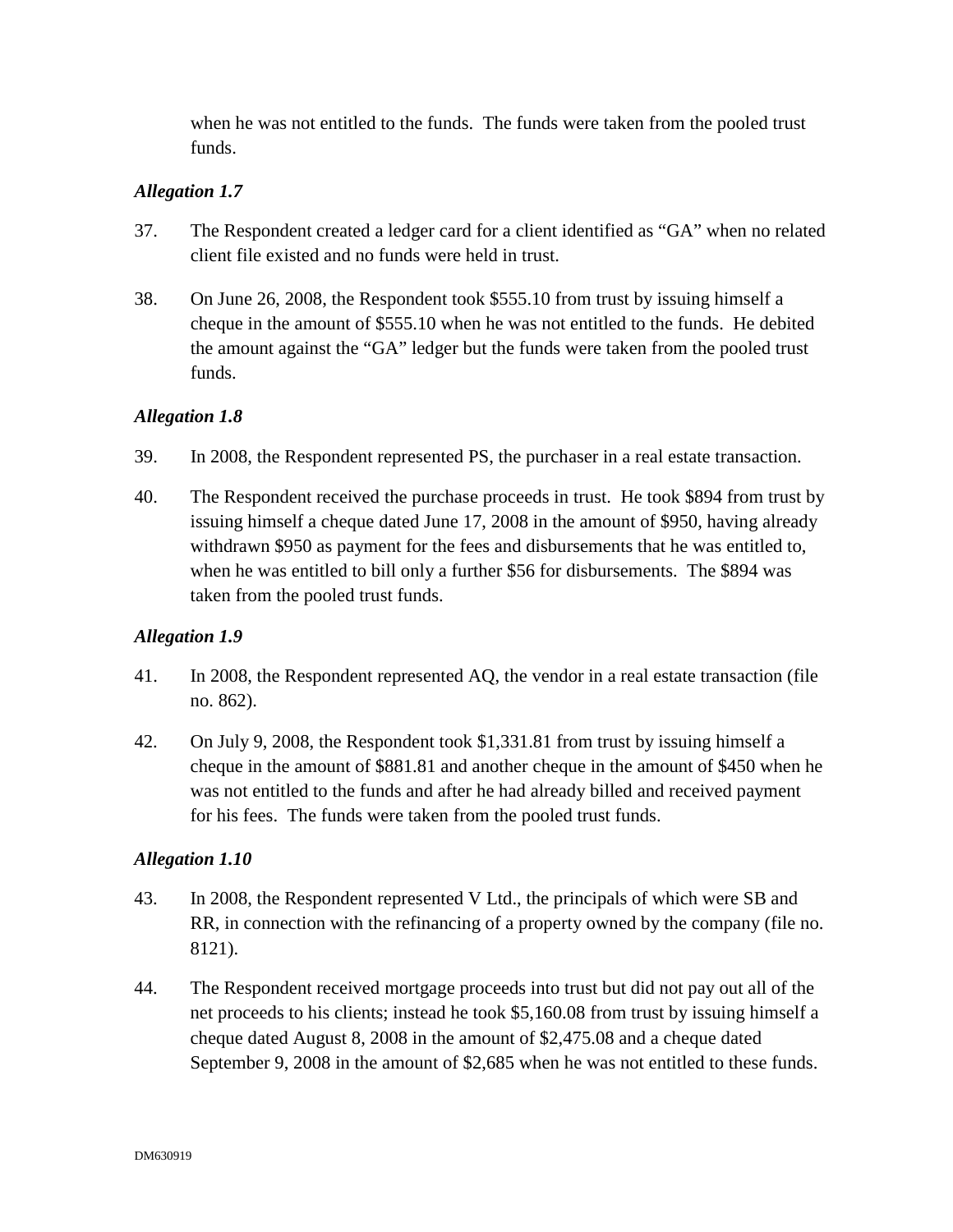- 45. In 2008, the Respondent represented DD in various matters, including a mortgage transaction in connection with the refinancing of property.
- 46. The Respondent recorded a transfer of \$500 from a ledger related to a matter involving this client (file no. 835) to a ledger identified as "DD (0893)". He took \$250 from trust by issuing himself a cheque dated October 7, 2008 in that amount when he was not entitled to the funds and after he had already received payment for fees and disbursements that he was entitled to. The funds were taken from trust funds held to the credit of this client.

### *Allegation 1.12*

- 47. In 2008, the Respondent represented MM, the purchaser in a real estate transaction and two client files were opened (file nos. 8127 and 8129) but transactions were recorded in one client ledger.
- 48. On October 30, 2008, the Respondent took \$930.86 from trust by issuing himself two cheques in the amount of \$465.43 each when he was not entitled to these funds as he had already billed and received payment for his fees. The funds were taken in part from the pooled trust funds and in part from funds held in trust to the credit of this client.

- 49. In 2008, the Respondent represented VD, the purchaser in a real estate transaction in which he also acted for the lender (file no. 8112).
- 50. Due to errors in the Statement of Adjustments, the Respondent received more money in trust than was required to complete the transaction. Instead of paying the excess funds to his purchaser client, he took \$5,417.30 from trust by issuing himself the following cheques when he was not entitled to the funds and had already received payment for fees and disbursements that he was entitled to:
	- a. Cheque dated November 6, 2008 in the amount of \$1,350.
	- b. Cheque dated November 24, 2008 in the amount of \$1,275.
	- c. Cheque dated December 1, 2008 in the amount of \$700.
	- d. Cheque dated December 19, 2008 in the amount of \$2,092.30.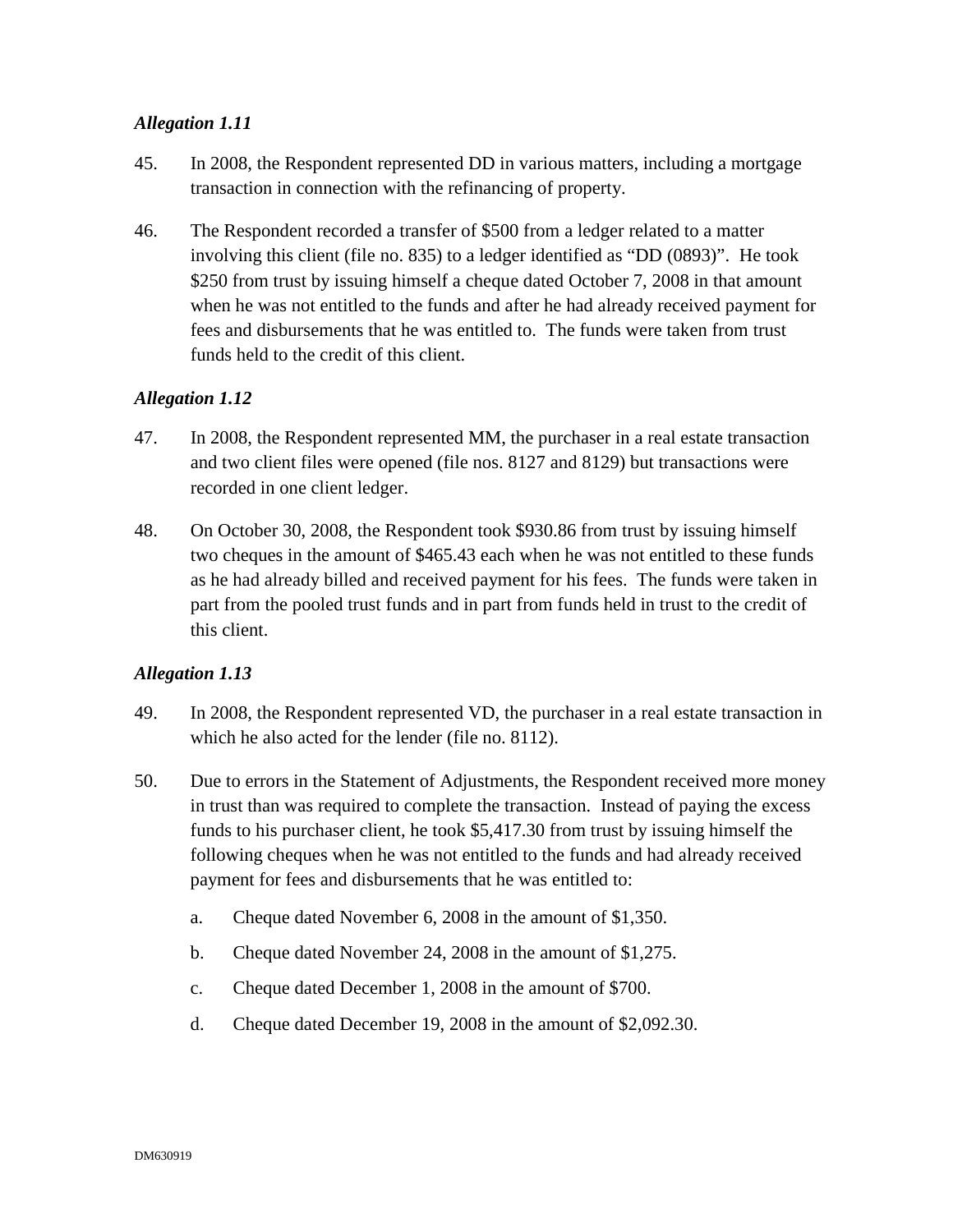- 51. In 2008, the Respondent represented GC and GD, the principals of F Co. and vendors in a real estate transaction (client file no. 8153).
- 52. The Respondent was entitled to payment of \$747.50 for his fees and disbursements. He took \$747.50 from trust by withdrawing funds twice in payment. He issued himself two cheques dated December 9, 2008 and December 17, 2008 in the amount of \$747.50 each. These funds were taken from the pooled trust funds.

### *Allegation 1.15*

- 53. The Respondent created a ledger card for a client identified as "DB" when no related client file existed and no funds were held in trust (although he had a client by the name of D Ltd. but held no funds in trust for this client at the time of the payment described in the following paragraph).
- 54. The Respondent took \$2,973.67 from trust by issuing himself a cheque dated December 5, 2008 when he was not entitled to these funds. He debited the payment against the "DB" ledger but the funds were taken from the pooled trust funds.

### *Allegation 1.16*

- 55. The Respondent created a ledger card for a client identified as "MO" when no related client file existed and no funds were held in trust.
- 56. The Respondent took \$5,710.71 from trust by issuing himself a cheque dated December 29, 2008 in the amount of \$4,345.18 and cheque dated January 27, 2009 in the amount \$1,365.53 when he was not entitled to these funds. He debited the payments against the "MO" ledger but the funds were taken from the pooled trust funds.

- 57. In 2009, the Respondent represented JD and ES, the vendors in a real estate transaction (client file no. 8155).
- 58. The Respondent was entitled to payment of \$908.98 for his fees and disbursements. He took \$908.98 from trust by withdrawing funds twice in payment. He issued two cheques dated January 12, 2009 and January 15, 2009 in the amount of \$908.98 each. The funds were taken from pooled trust funds.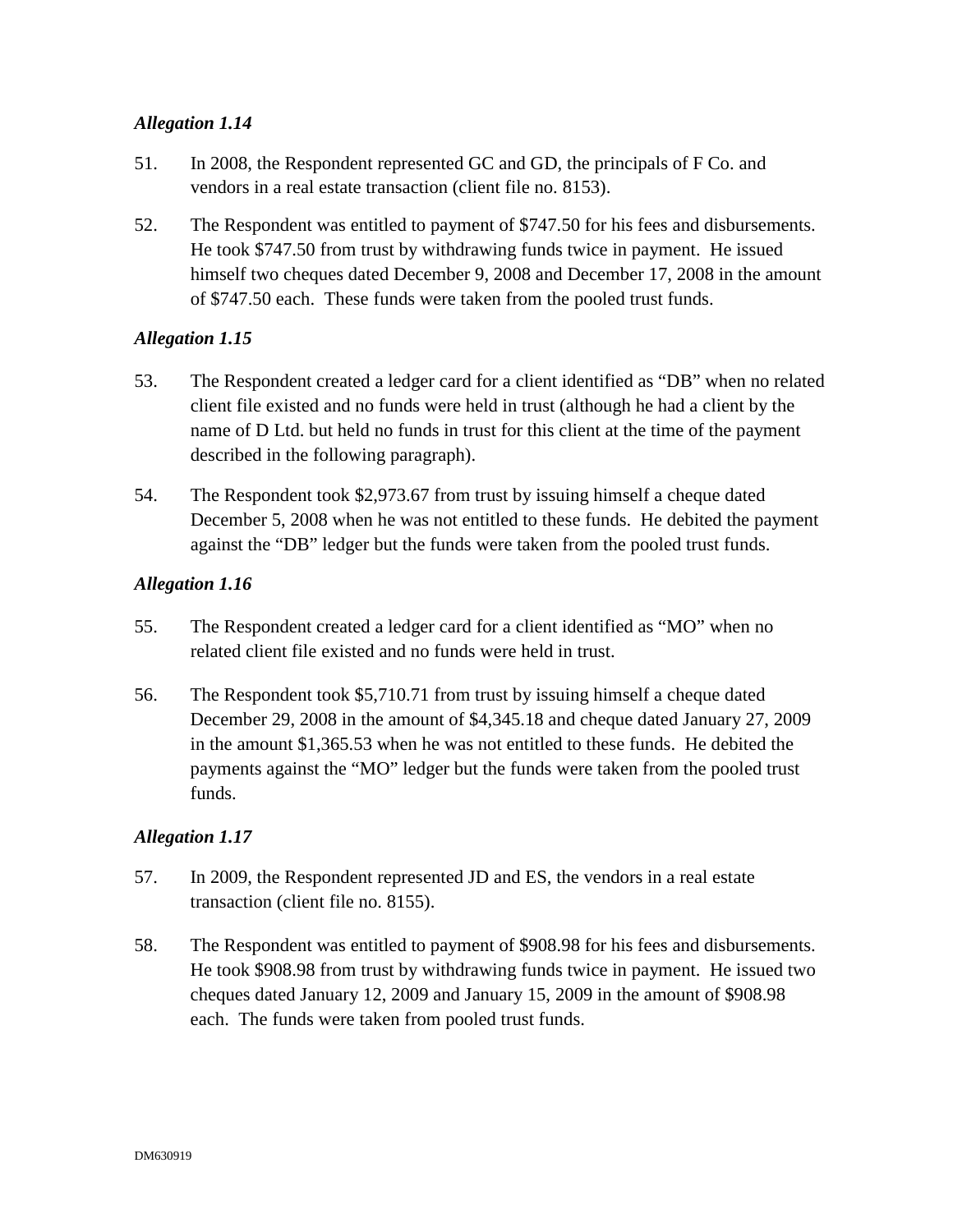- 59. In 2008, the Respondent represented GM, the vendor in a real estate transaction (client file no. 8146).
- 60. Approximately six months after the transaction completed and he received payment for fees and disbursements that he was entitled to, the Respondent took \$1,400 from trust by issuing himself a cheque dated January 14, 2009 in that amount when he was not entitled to these funds. The payment was recorded in a ledger connected to this client but the funds were taken from the pooled trust funds.

### *Allegation 1.19*

- 61. The Respondent created a ledger card for a client identified as "MP" when no related client file existed and no funds were held in trust.
- 62. On January 26, 2009, the Respondent took \$650 from trust by issuing himself a cheque in that amount when he was not entitled to the funds. He debited the payment against the "MP" ledger but the funds were taken from the pooled trust funds.

### *Allegation 1.20*

- 63. The Respondent represented R Ltd. in connection with an asset sale in 2007 (client file no. 796).
- 64. On January 26, 2009, the Respondent took \$2,501.32 from trust by issuing himself a cheque in that amount when he was not entitled to the funds. He debited the payment against a client ledger identified as "R Café" but he did not have a client by that name and no funds were held in trust at this time on behalf of either R Café or R Ltd. The funds were taken from the pooled trust funds.

# *Allegation 1.21*

- 65. The Respondent created a ledger card for a client identified as "YA" when no related client file existed and no funds were held in trust.
- 66. On January 4, 2009, the Respondent took \$3,003.33 by issuing himself a cheque in that amount when he was not entitled to the funds. He debited the payment against the "YA" ledger but the funds were taken from the pooled trust funds.

# *Allegation 1.22*

67. In 2007, the Respondent represented JH in connection with a real estate transaction (client file no. 7104).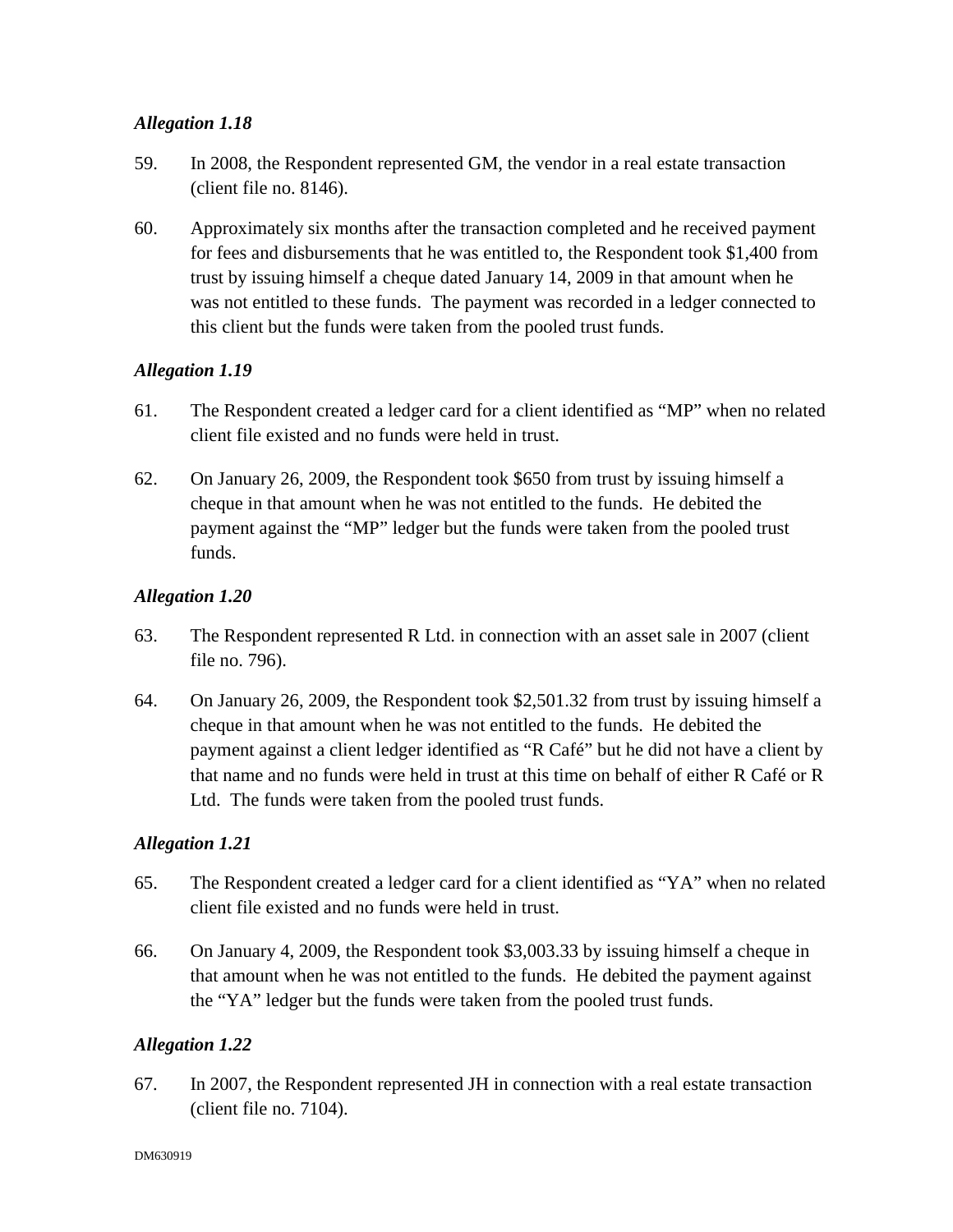- 68. After the transaction was completed and the file closed, the Respondent took \$2,835.34 from trust by issuing himself the following cheques when he was not entitled to the funds.
	- a. Cheque dated January 9, 2009 in the amount of \$1,417.67.
	- b. Cheque dated May 11, 2009 in the amount of \$1,107.86.
	- c. Cheque dated May 13, 2009 in the amount of \$309.81.
- 69. The Respondent created a new ledger purportedly related to the JH client matter and debited the payments against that ledger but the funds were taken from the pooled trust funds.

- 70. In 2009, the Respondent represented KO and BO, purchasers in a real estate transaction (file no. 902).
- 71. The Respondent was entitled to a payment of \$1,050 for his fees and disbursements. He took \$1,050 from trust by withdrawing funds twice in payment. He issued himself two cheques, dated February 18, 2009 and February 26, 2009, each in the amount of \$1,050. The funds were taken primarily from the pooled trust funds.

### *Allegation 1.24*

- 72. The Respondent represented G Ltd. in an asset sale transaction (file no. 8179).
- 73. After the transaction completed and he received payment for fees and disbursements that he was entitled to, the Respondent took \$1,860 from trust by issuing himself a cheque dated February 28, 2009 in the amount of \$550 and cheque dated March 3, 2009 in the amount of \$1,310 when he was not entitled to the funds. The funds were taken from the pooled trust funds.

- 74. The Respondent created a ledger card for a client identified as "FA" when no related client file existed and no funds were held in trust.
- 75. On March 3, 2009, the Respondent took \$585.30 from trust by issuing himself a cheque in that amount when he was not entitled to the funds. He debited the payment against the "FA" ledger but the funds were taken from the pooled trust funds.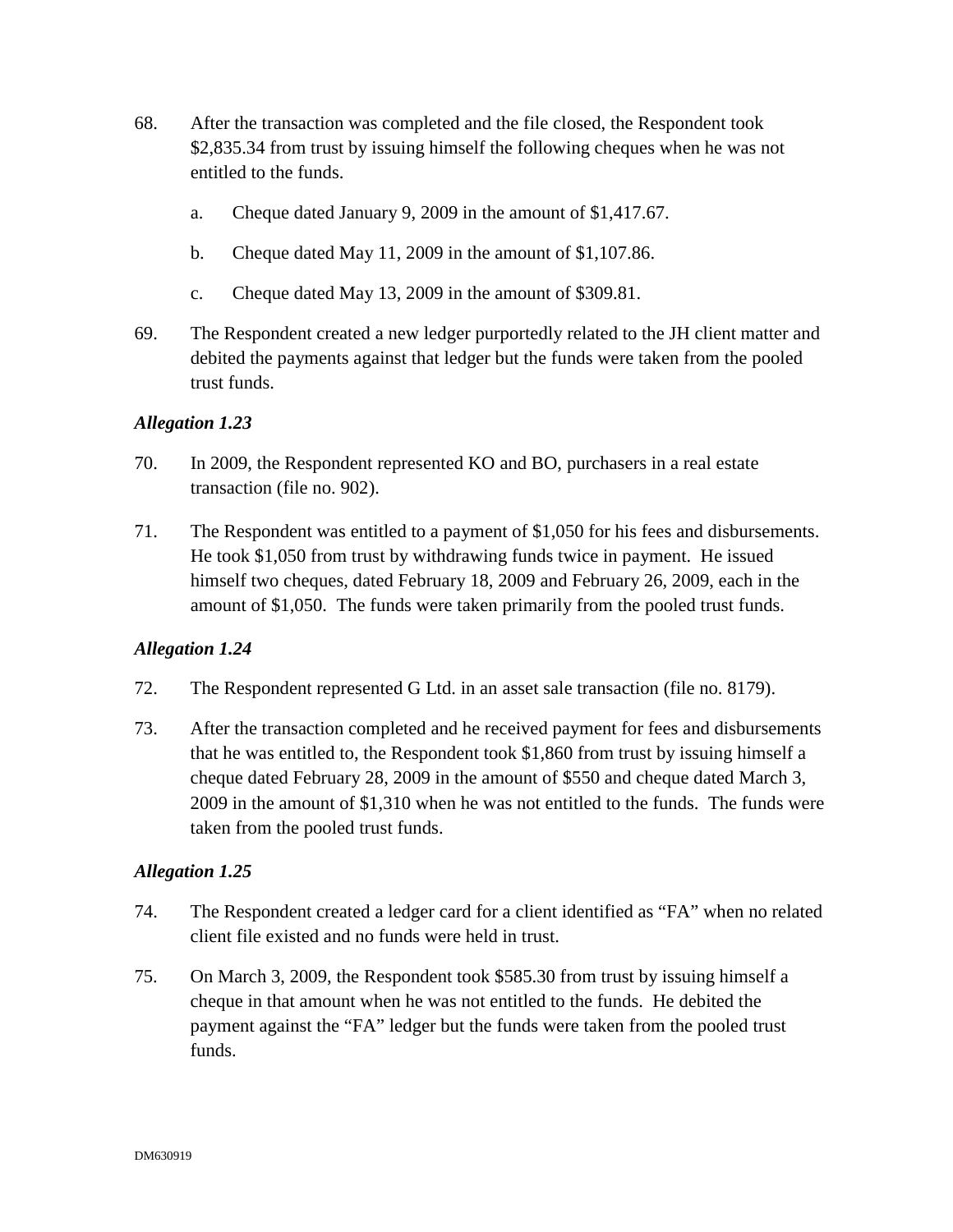- 76. The Respondent created a ledger card for a client identified as "ML" when no related client file existed and no funds were held in trust.
- 77. On March 16, 2009, the Respondent took \$1,250 from trust by issuing himself a cheque in that amount when he was not entitled to the funds. He debited the payment against the "ML" ledger but the funds were taken from the pooled trust funds.

### *Allegation 1.27*

- 78. In 2009, the Respondent represented AB and CB, the purchasers in a real estate transaction (file no. 908).
- 79. The Respondent received purchase proceeds into trust. After making certain authorized withdrawals, including payment for his fees and disbursements, he took \$964 from trust by issuing himself a cheque dated March 12, 2009 in the amount of \$975 and cheque dated March 30, 2009 in the amount of \$47 when he was only entitled to bill an additional \$58 for disbursements. Of the funds particularized above, \$190.30 was taken from funds held to the credit of this client that were supposed to be used to pay for title insurance. The remaining amount (\$773.70) was taken from the pooled trust funds.

- 80. In 2009, the Respondent represented TB, the Administrator of the Estate of TT (file no. 8137).
- 81. The Respondent received estate funds into his trust account. He properly distributed the funds in accordance with the accounting provided to the client but he took a total of \$7,614.02 from trust as described in the following two paragraphs. The funds were taken from the pooled trust funds.
- 82. According to the accounting provided to the client in the "Administrator's Statement of Accounts", the Respondent was entitled to fees and disbursements of \$8,615.96 which included a disbursement of \$416 for probate filing fee. The Respondent issued himself four cheques totalling \$15,813.98 (\$7,198.02 more than what he was entitled to):
	- a. Cheque dated March 26, 2009 in the amount of \$4,607.96.
	- b. Cheque dated April 6, 2009 in the amount of \$4,191.96.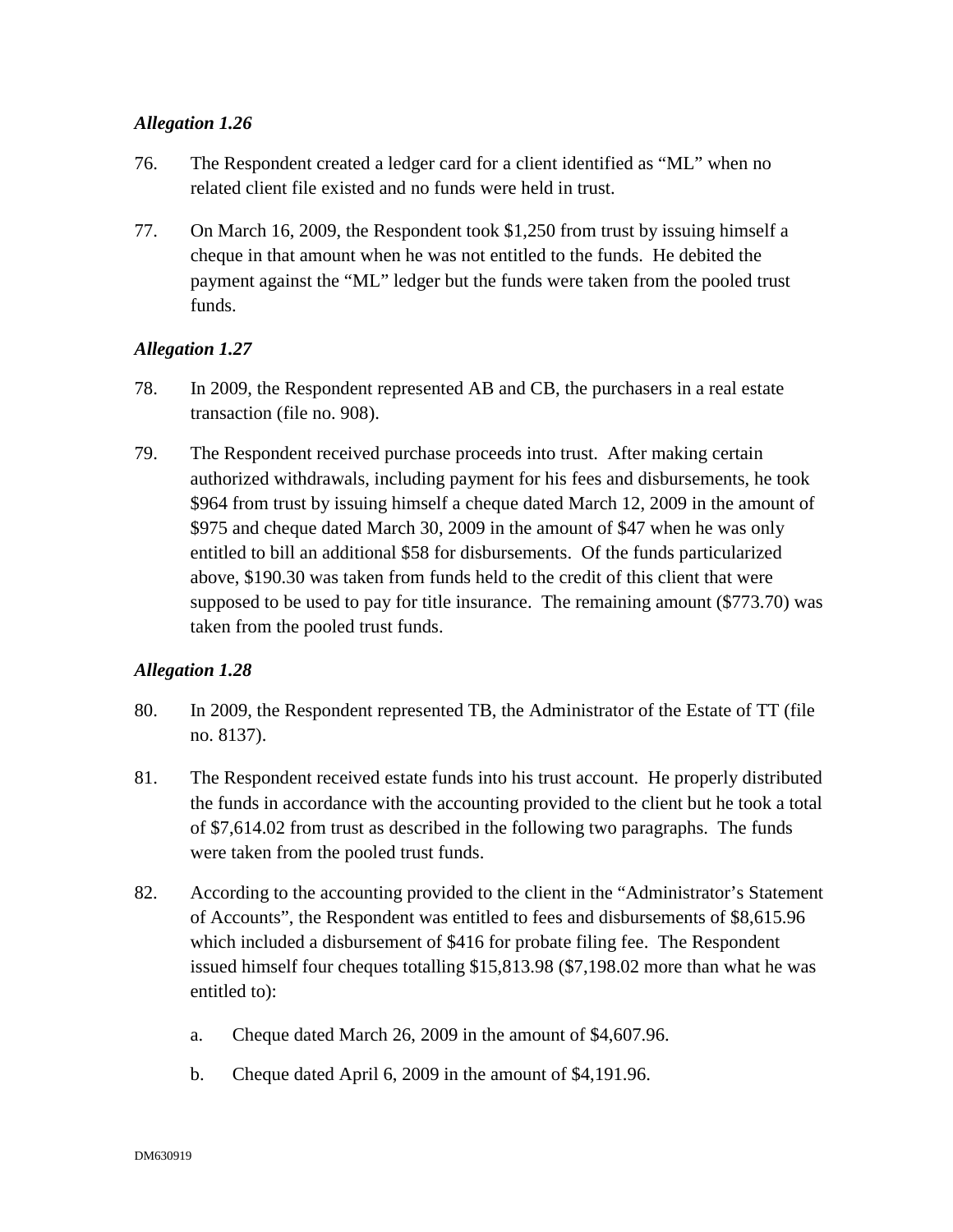- c. Cheque dated April 16, 2009 in the amount of \$5,615.96.
- d. Cheque dated May 12, 2009 in the amount of \$1,398.10.
- 83. The Respondent also withdrew another \$416 to pay the probate filing fee by cheque dated March 26, 2009 when this amount was already included in the bill for \$8,615.96.

- 84. In 2008, the Respondent represented DD in connection with a mortgage transaction involving the refinancing of property (file no. 8170).
- 85. Approximately four months after the transaction completed and he received payment for fees and disbursements that he was entitled to, the Respondent took \$4,508.72 from trust by issuing himself a cheque dated March 9, 2009 in the amount of \$550 and cheque dated May 2, 2009 in the amount of \$3,958.72 when he was not entitled to these funds. He debited the payments against this client ledger but the funds were taken from the pooled trust funds.

- 86. In 2009, the Respondent represented DU, the purchaser in a real estate transaction that did not complete (file no. 915).
- 87. The Respondent received \$9,802.50 from the realtor to hold in trust on certain undertakings which required him to return the funds upon request to the realtor if the transaction did not complete. The transaction did not complete and the Respondent took \$3,618.76 from trust by issuing himself the following cheques when he was not entitled to the funds:
	- a. Cheque dated March 9, 2009 in the amount of \$1,050.
	- b. Cheque dated March 24, 2009 in the amount of \$895.20.
	- c. Cheque dated May 8, 2009 in the amount of \$778.39.
	- d. Cheque dated August 14, 2009 in the amount of \$895.17.
- 88. The first cheque described above was issued prior to the Respondent receiving monies in trust (March 24, 2009) and, therefore, the funds were taken from the pooled trust funds. The remaining funds were taken from funds held in trust on behalf of this client.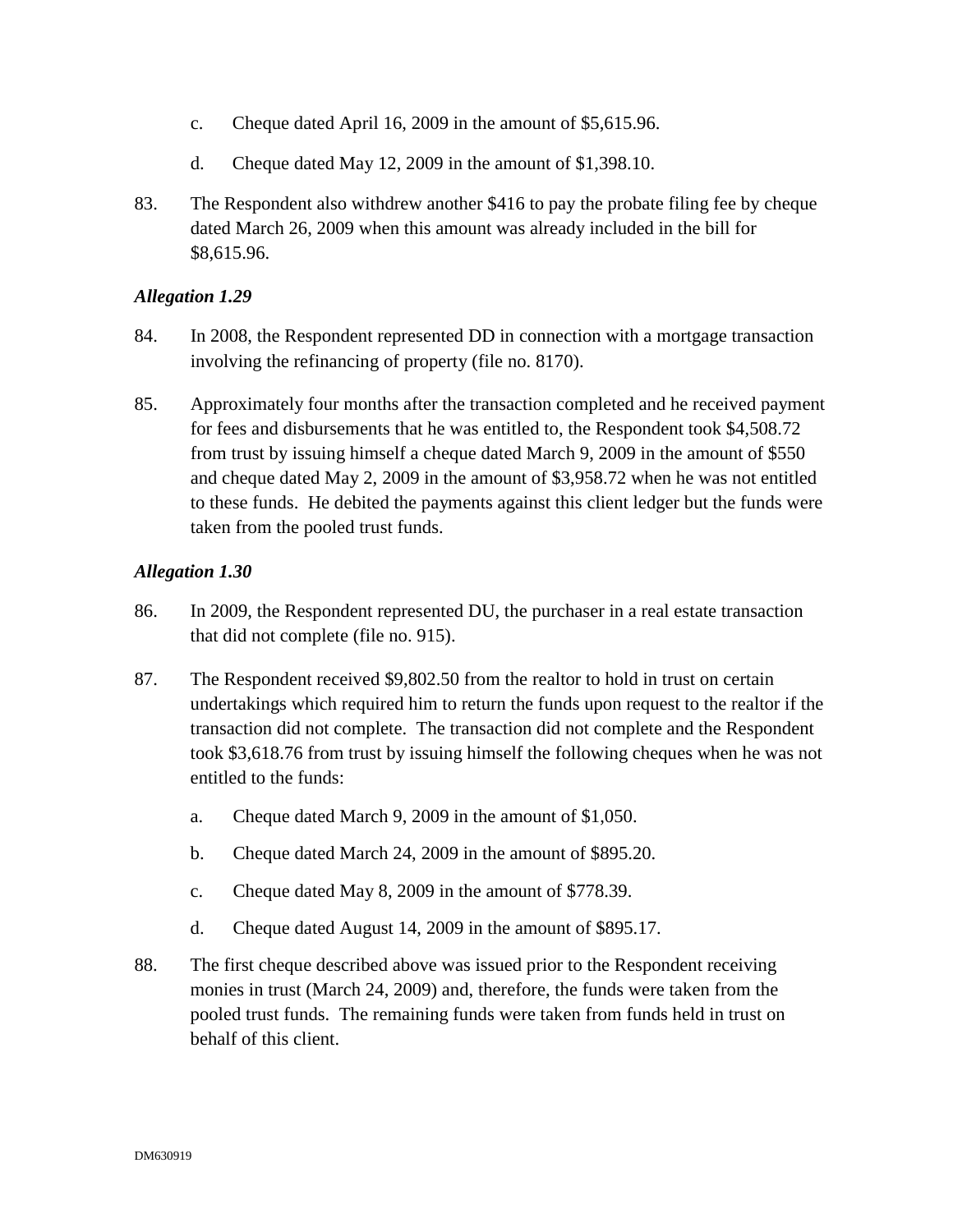- 89. In 2009, the Respondent represented OD, LD and SD, the vendors in a real estate transaction (file no. 916).
- 90. The Respondent received the sale proceeds into trust, made certain authorized withdrawals, including payment of his fees and disbursements in April 2009. He subsequently took \$4,112.96 from trust by issuing himself the following cheques when he was not entitled to the funds:
	- a. Cheque dated April 13, 2009 in the amount of \$595.98.
	- b. Cheque dated May 5, 2009 in the amount of \$766.88.
	- c. Cheque dated May 5, 2009 in the amount of \$875.
	- d. Cheque dated June 29, 2009 in the amount of \$1,875.10.
- 91. The funds were taken from the pooled trust funds.

### *Allegation 1.32*

- 92. In 2009, the Respondent acted for JA and KE, the purchasers in a real estate transaction (file no. 918).
- 93. The Respondent received purchase proceeds into trust. After making certain authorized withdrawals, including payment for his fees on April 30, 2009, he took \$975 from trust by issuing himself a cheque dated May 1, 2009 in that amount when he was not entitled to the funds. The funds were taken from the pooled trust funds.

- 94. In 2009, the Respondent represented SB, the vendor in a real estate transaction (file no. 931).
- 95. The Respondent received the sale proceeds into trust. After making certain authorized withdrawals, including payment of his fees and disbursements on June 15 and 16, 2009, he took \$13,680.07 from trust by issuing himself the following cheques when he was not entitled to the funds.
	- a. Cheque dated June 23, 2009 in the amount of \$825.
	- b. Cheque dated June 24, 2009 in the amount of \$2,310.85.
	- c. Cheque dated June 30, 2009 in the amount of \$3,265.19.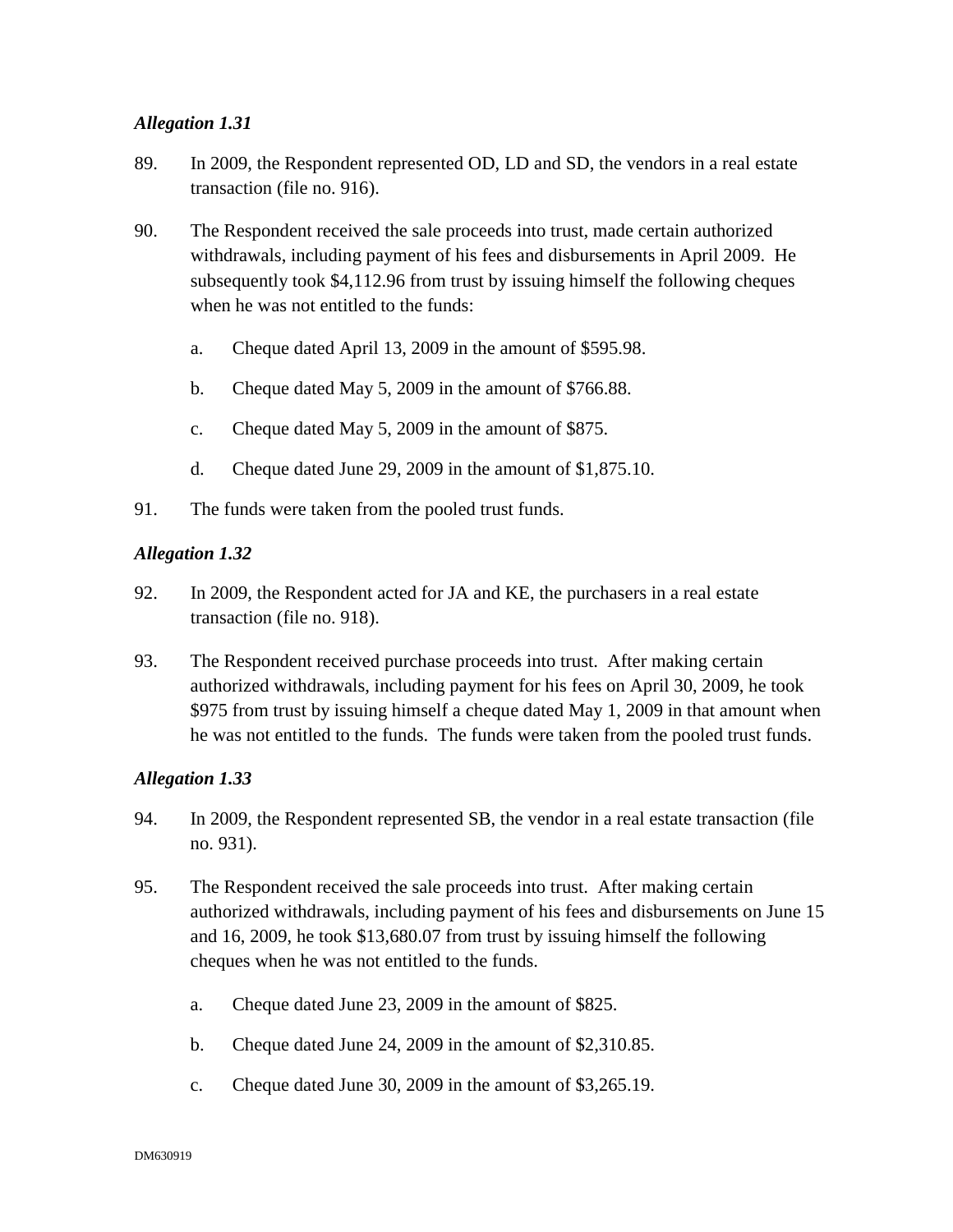- d. Cheque dated July 3, 2009 in the amount of \$3,931.14.
- e. Cheque dated July 8, 2009 in the amount of \$2,397.89.
- f. Cheque dated August 5, 2009 in the amount of \$950.
- 96. Of these funds, \$2,675.95 was taken from funds that should have been paid to this client and the remaining amount (\$11,004.12) was taken from the pooled trust funds.

- 97. In 2009, the Respondent represented JM in connection with the sale of a manufactured home (file no. 921).
- 98. The Respondent received the sale proceeds into trust and disbursed the funds to his client. He billed the client for his fees and disbursements and received payment directly from the client. He subsequently took \$2,812.28 from trust by issuing himself the following cheques when he was not entitled to the funds:
	- a. Cheque dated June 24, 2009 in the amount of \$550.
	- b. Cheque dated July 20, 2009 in the amount of \$1,485.95.
	- c. Cheque dated July 21, 2009 in the amount of \$349.15.
	- d. Cheque dated August 5, 2009 in the amount of \$427.18.
- 99. The funds were taken from the pooled trust funds.

- 100. In 2009, the Respondent represented DB and MV in a mortgage transaction.
- 101. The Respondent received the mortgage proceeds into trust and disbursed the net proceeds to his client. He took \$950 from trust by issuing himself the following cheques totalling \$2,116.03 when he was entitled to only \$1,166.03 as payment for fees and disbursements:
	- a. Cheque dated June 30, 2009 in the amount of \$966.03.
	- b. Cheque dated July 2, 2009 in the amount of \$950.
	- c. Cheque dated July 8, 2009 in the amount of \$200.
- 102. The funds were taken from the pooled trust funds.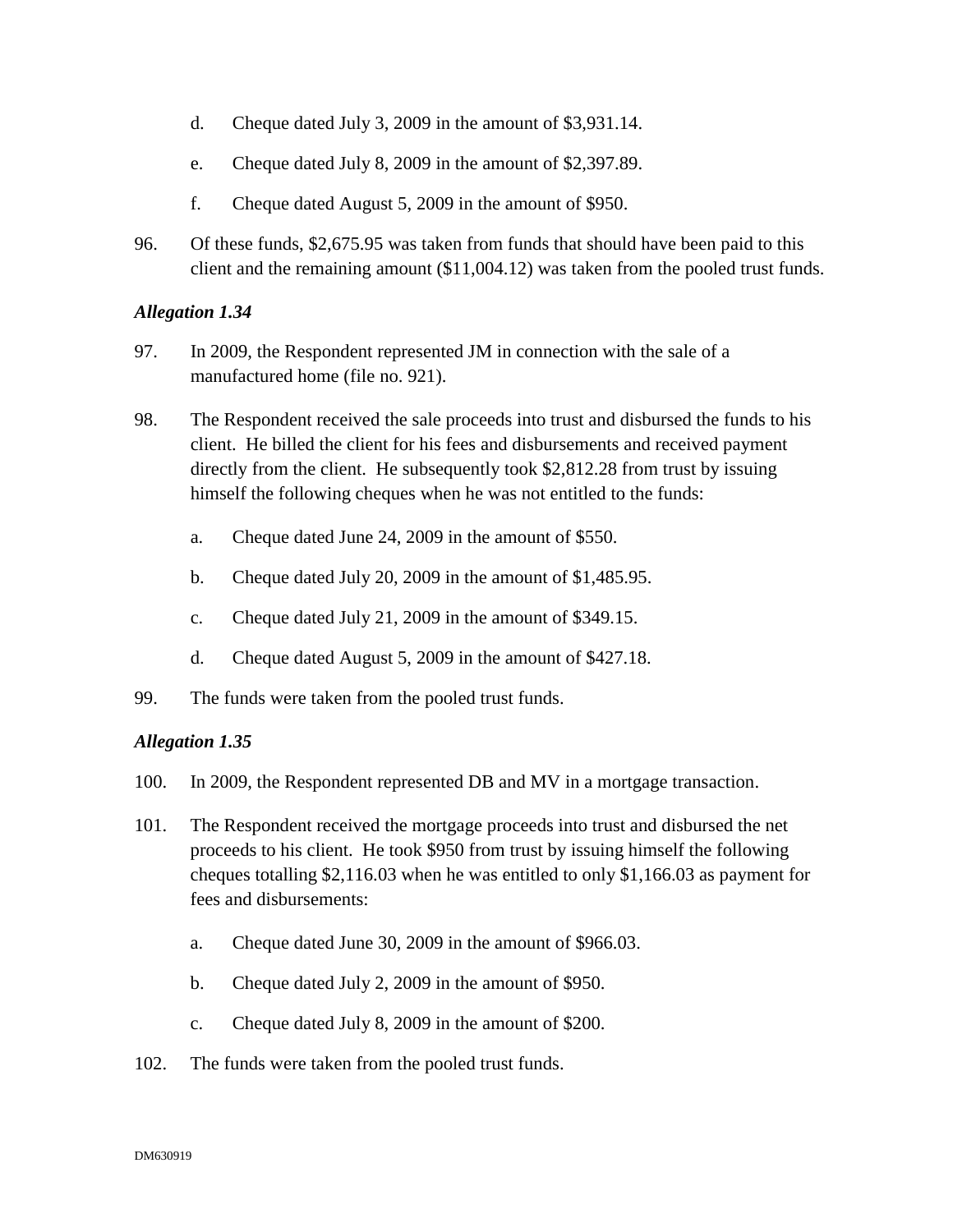- 103. In 2009, the Respondent represented MR in connection with the purchase of the remaining half-interest in property owned by the client (file no. 948).
- 104. The Respondent received into trust the funds required to complete the transaction and made certain authorized withdrawals. He took \$296.25 from trust by issuing himself two cheques totalling \$1,275 (cheque dated July 15, 2009 in the amount of \$800 and cheque dated July 22, 2009 in the amount of \$475) when he was entitled to payment of only \$978.75. The funds were taken primarily from the pooled trust funds.

### *Allegation 1.37*

- 105. In 2009, the Respondent represented JB in connection with the sale of one property and purchase of another property (file nos. 936 and 937).
- 106. After the transactions completed and the Respondent made certain authorized withdrawals from trust, including payment for his fees and disbursements, he held \$566.91 in trust as a result of having received mortgage proceeds of \$500 more than anticipated. Instead of paying the \$500 to his client, the Respondent took \$500 from trust by issuing himself a cheque dated July 8, 2009 in the amount of \$566.91 when he was entitled to only \$66.91 as payment for additional disbursements.

- 107. In 2009, the Respondent represented KD and MB, the purchasers in a real estate transaction (file no. 951).
- 108. The Respondent received the purchase proceeds into trust and made certain authorized withdrawals. He took \$1,398.04 from trust by issuing himself three cheques totalling \$2,514.04 (two cheques dated July 13, 2009 in the amount of \$950 each and one cheque dated August 4, 2009 in the amount of \$614.04) when he was entitled to only \$1,116 as payment for fees and disbursements. These funds were taken in part from funds held in trust for these clients (\$700.77 should have been paid to the strata corporation on behalf of the clients and \$35 should have been paid as an insurance binder fee disbursement on behalf of the clients) and the remaining amount (\$662.27) was taken from the pooled trust funds.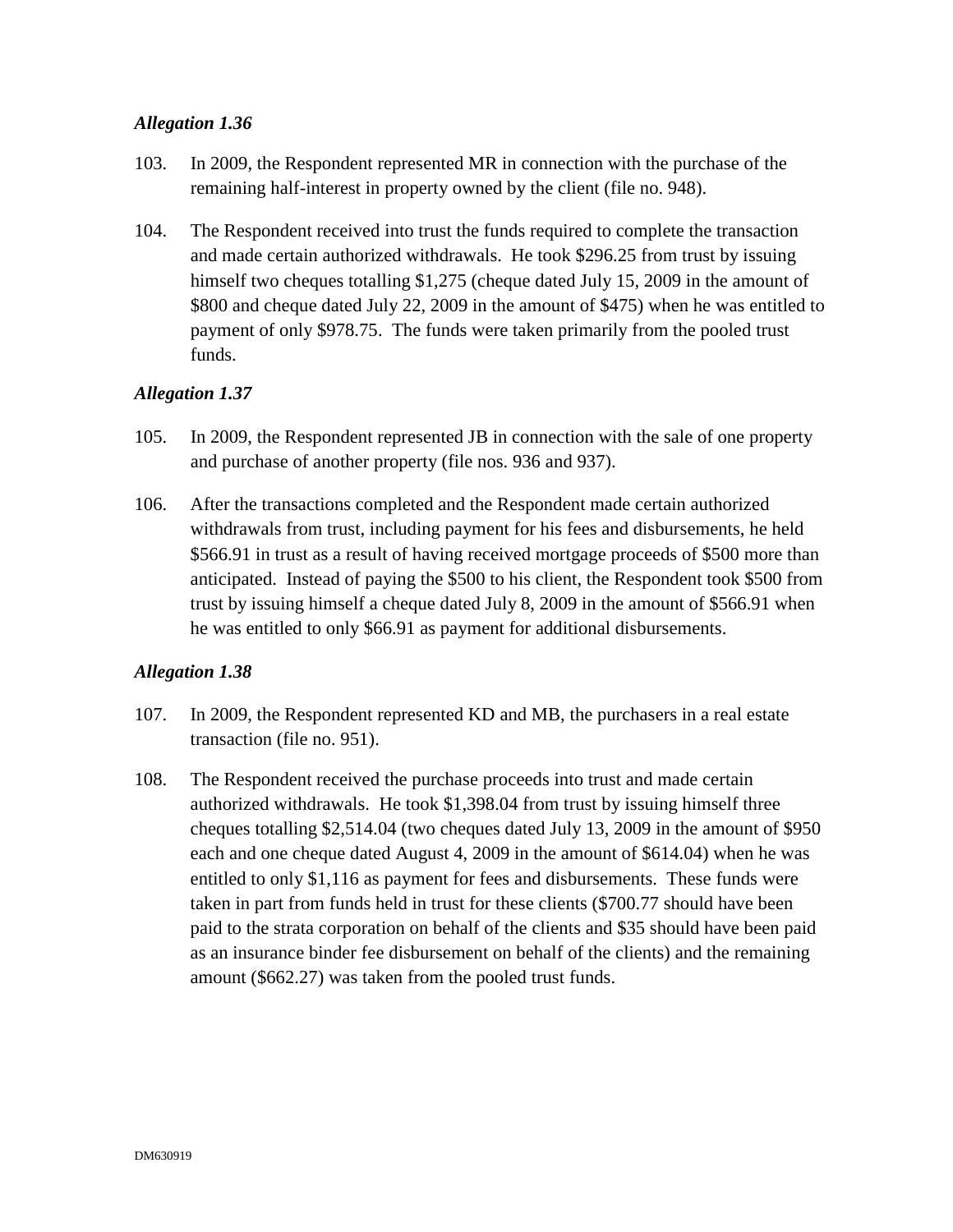- 109. In 2009, the Respondent represented RC and GC, the vendors in a real estate transaction (file no. 939).
- 110. The Respondent received the net sale proceeds into trust and made certain authorized withdrawals (payment of taxes owing and an interim payment to RC). He did not immediately pay out the mortgage or the balance of sale proceeds to the clients as he was awaiting instructions regarding disbursement of funds. In the interim, he took \$13,153.46 from trust by issuing himself the following cheques when he was not entitled to these funds:
	- a. Cheque dated July 31, 2009 in the amount of \$1,395.10.
	- b. Cheque dated July 31, 2009 in the amount of \$2,750.85.
	- c. Cheque dated August 4, 2009 in the amount of \$4,621.96.
	- d. Cheque dated August 12, 2009 in the amount of \$350.
	- e. Cheque dated August 14, 2009 in the amount of \$546.06.
	- f. Cheque dated August 17, 2009 in the amount of \$950.
	- g. Cheque dated August 19, 2009 in the amount of \$750.
	- h. Cheque dated August 25, 2009 in the amount of \$1,789.49.
- 111. The funds were taken from the sale proceeds held in trust for his clients.

- 112. In 2009, the Respondent represented MU, the purchaser in a real estate transaction (file no. 952).
- 113. The Respondent received the purchase proceeds into trust and made certain authorized withdrawals. He took \$1,497.83 by issuing himself the following cheques totalling \$2,547.83 when he was entitled to only \$1,050 as payment for fees and disbursements.
	- a. Cheque dated August 8, 2009 in the amount of \$950.
	- b. Cheque dated August 19, 2009 in the amount of \$975.
	- c. Cheque dated August 30, 2009 in the amount of \$273.03.
	- d. Cheque dated August 30, 2009 in the amount of \$349.80.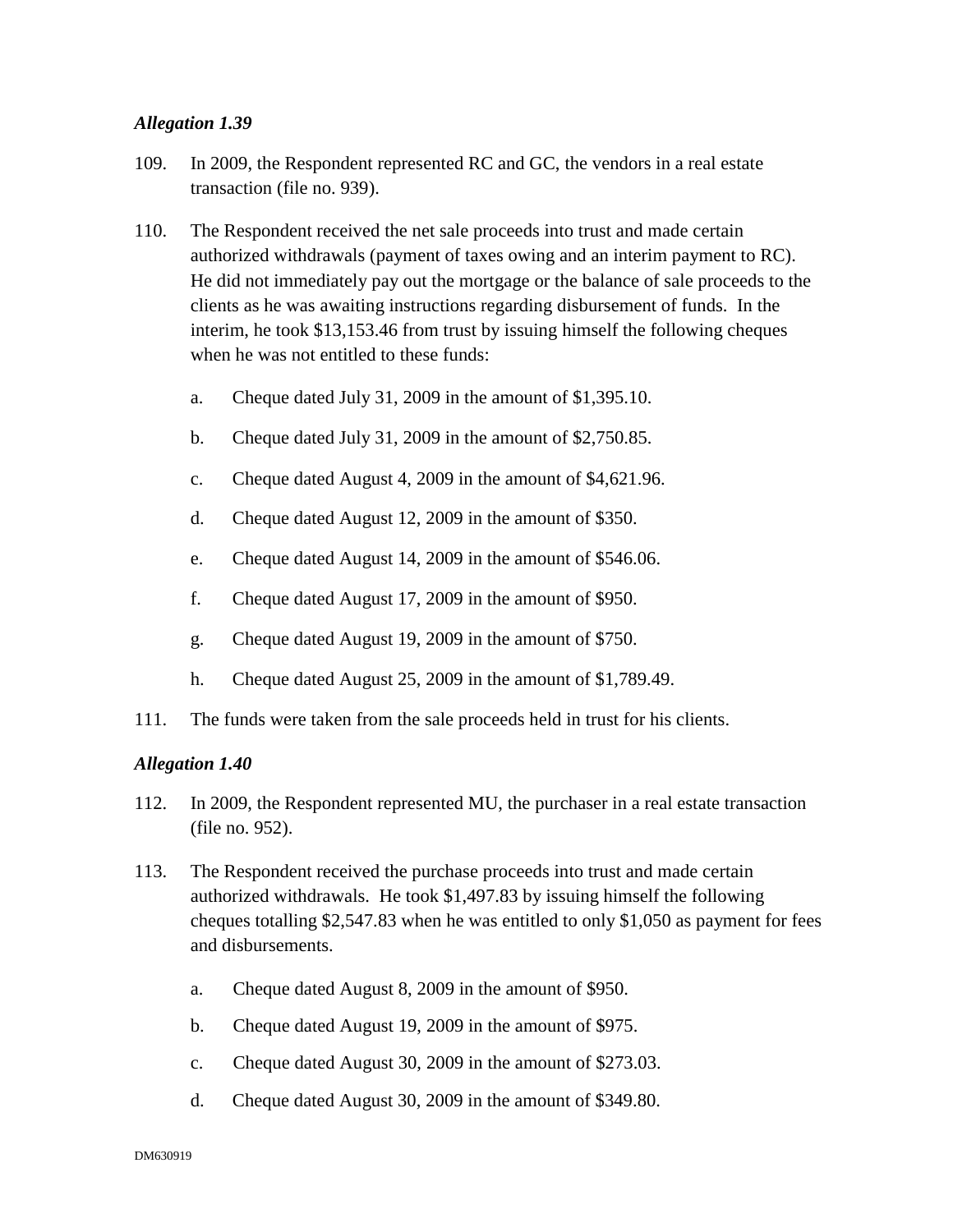114. The funds were taken from funds that should have been paid to his client.

### *Allegation 1.41*

- 115. In 2009, the Respondent represented F Ltd. in connection with a mortgage transaction involving the refinancing of property (file no. 914)**.**
- 116. The Respondent received the mortgage proceeds into trust and on March 3, 2009, he made certain authorized withdrawals, including payment for his fees, leaving a zero balance in trust. On August 30, 2009, he took \$1,250 from trust by issuing himself a cheque in that amount when he was not entitled to the funds. He debited the payment against this client ledger but the funds were taken from the pooled trust funds.

### *Allegation 1.42*

- 117. In 2009, the Respondent represented RF and UF, the vendors in a real estate transaction (file no. 955).
- 118. The Respondent received the sale proceeds into trust and made certain authorized withdrawals. He took \$4,022.19 from trust by issuing himself a cheque dated August 19, 2009 in the amount of \$4,672.19 when he was entitled to only \$650 as payment for fees and disbursements. These funds were taken from the pooled trust funds.

### *Allegation 1.43*

- 119. In 2009, the Respondent represented M Ltd., the purchaser in a real estate transaction (file no. 963).
- 120. The Respondent received the purchase proceeds into trust and made certain authorized withdrawals. He took \$600.20 from trust by issuing himself two cheques totalling \$2,500.20 (cheque dated August 27, 2009 in the amount of \$1,550.20 and cheque dated September 1, 2009 in the amount of \$950) when he was entitled to only \$1,900 as payment for fees and disbursements. These funds were taken from the pooled trust funds.

### **Admission of Misconduct**

121. The Respondent admits that he misappropriated \$156,309.85 held in trust on behalf of his clients by withdrawing the funds from his pooled trust account by cheques made payable to himself when he was not entitled to the funds, as set out in the Citation.